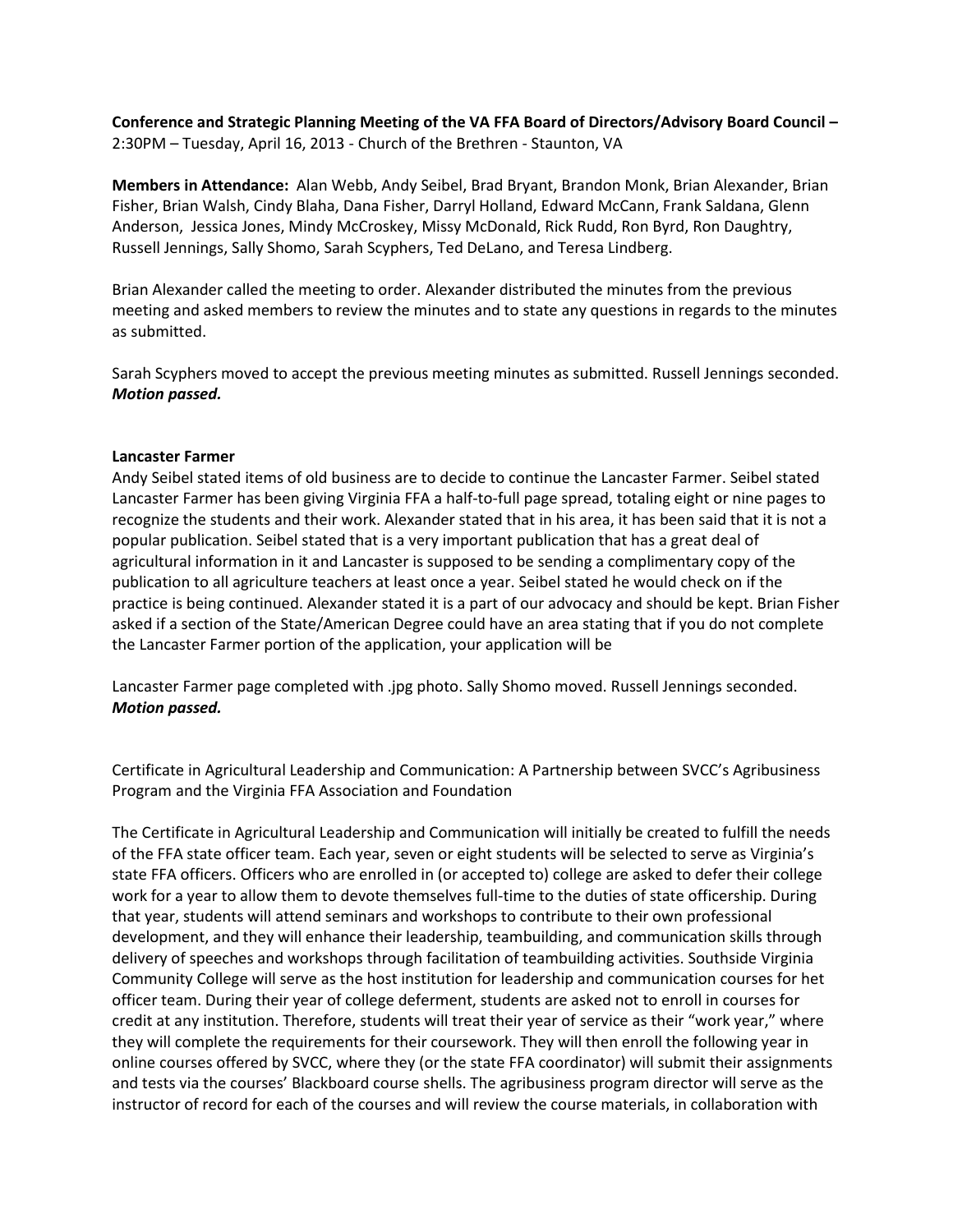the Foundation Director, to ensure that all course requirements have been met. At the end of the semester of enrollment, the instructor will record the grades for each course. Upon successful completion of the six courses below, students will receive a certificate in Agricultural Leadership and Communication and transcripts will be provided so that courses can transfer to the students' college(s) of choice. Proposed equivalencies are provided for Virginia Tech, while other colleges will be negotiated on a case-by-case basis.

Dana Fisher discussed the state of the Virginia FFA Foundation. D. Fisher stated the endowments will continue which have already been promised to fulfill by the foundation. Despite the financial situation that occurred as the loss of funds had no interruption of the money for student scholarships.

Teresa Lindberg stated Sarah Scyphers will work with her on the proposed list of statistical data for promotion of agricultural education in the legislation process. There were four proposals that were submitted to the state Farm Bureau and all four were passed by. The four proposals were to sustain funding and/or positions for were: the state agricultural education curriculum specialist position, the Virginia Department of Education Agricultural Education and Related Clusters Specialist, the Virginia FFA Executive Secretary position, and maintaining extended contracts for all Virginia agricultural education teachers. *No action needed.*

# **State Convention**

Seibel stated for the Extemporaneous contest, need to have the second place individuals identified to determine judges. For the Floriculture event, the individual that stated they would help us has refused to answer any communication in regards to helping put the event together at state convention. In the past, we have gone through and assigned teachers two work areas during state convention. We are to inform

If a child gets hurt at a contest and you are assigned to that area, you can be held liable. If you are not going to be at convention, then you need to find

State Convention 24-27 If you have a state officer, looking to do an additional workshop for them pri

July 7-12 BLAST OFF FFA Camp July 8 – 12 Ag Teachers' Conference 15-18 State Presidents/Secretary Conference 22-27 Young Farmers Field Day July 25 @ Riverheads – July 28- Aug 1 Young Farmers Conference Aug 1/2-4 invited and expect both gubernatorial candidates to speak

In September, the Foundation's trial is the 9-11. Seibel will be out of the office. September 12-15 Big E September 18, 19, or 20 AES Conference (Brad suggested to have the State Advisory Council meeting either in conjunction with AES or here in Staunton on September 20) State Fair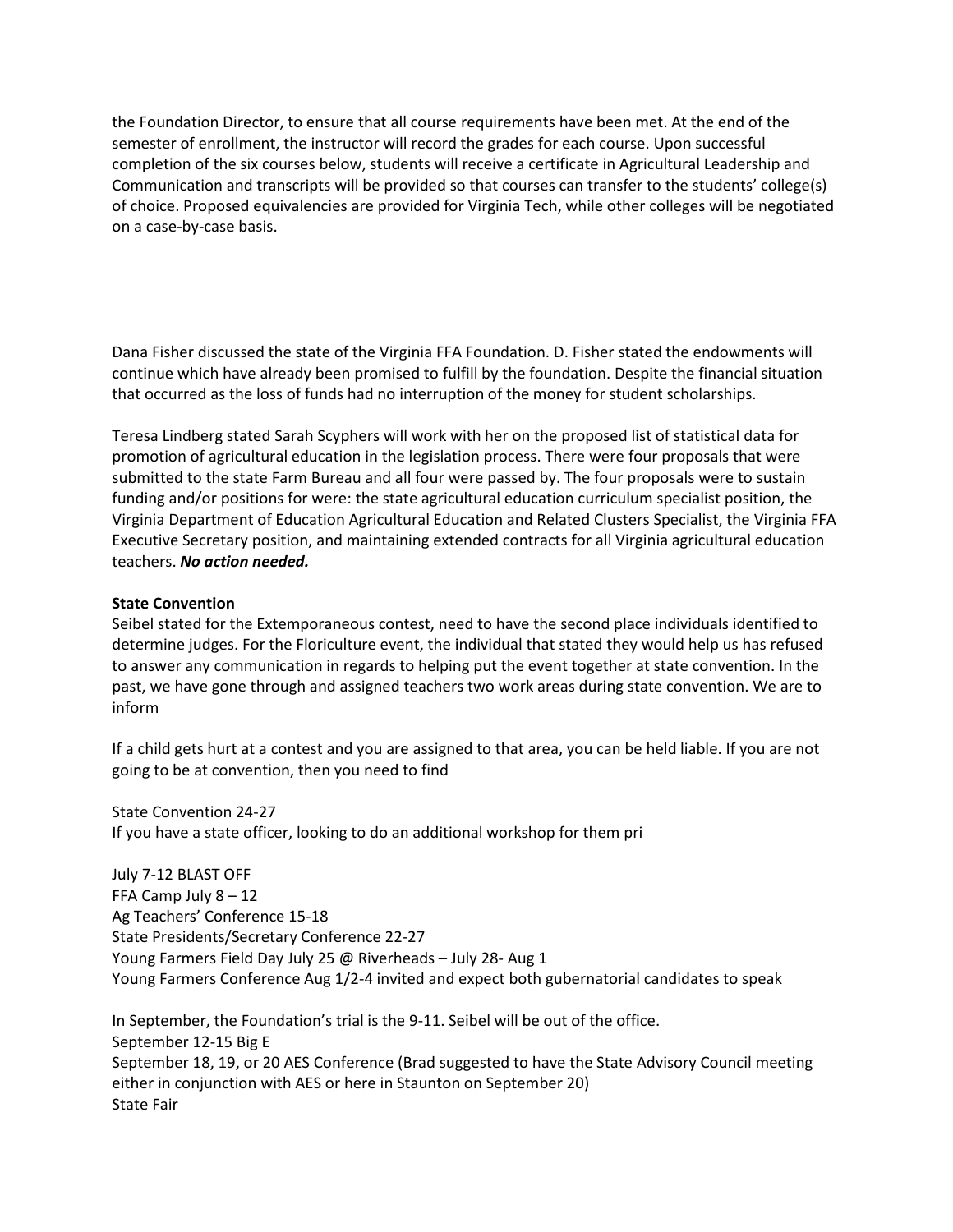- 27 Jr. Dairyman's
- 4 Ind. Stockmen's' contest that are to be confirmed as open
- Jr. Foresters, Crops, Hort Demo, Ag Demo (asked to have on Tuesday & Wed.)
- Discussion about doing an Agriscience Fair. Hannah got a grant putting up your posters for the kids who do well at state convention. The students would not be brought to state fair; just posters.

State officers Oct. 27 leave; VA leave 29 and come after VA gets Am. Degrees on Nov. 2. Frank stated they are looking for judges at national convention. VA is required to provide a judge for creed, prepared, and extemporaneous public speaking. If you volunteer to judge one of those events, they pay for your registration.

Young Farmer National Convention Jan. 6-9 (VA Beach) Young Farmer Virginia Convention (End of Jan. – Staunton) State Convention 2014 – 16-19

# **Constitution**

Seibel stated that one member from your chapter is supposed to be on the officer team – Section D; Article IX. The recommendation that came forward was that if there is not a worthy candidate and to allow a second individual from a particular chapter to fill an office that is not filled. Rudd asked what for the definition of an acceptable candidate to be explained. Seibel stated they have to pass with 50% or greater on all of their state officer candidate tests and activities. Seibel stated in the past we have filled the president and the area vice presidents first, and if you were the only student in the top position, the only position you could fill would be an area vice president. Seibel stated that has since been changed. It is up to the advisory council what the decisions will be made or to leave it as is. *No action taken.*

Anderson stated to review Section G of the Constitution which has not been followed in a long time in the association. Seibel stated in the Bylaws under 3, section B – Duties and Responsibilities of the president. That the office of president becomes vacant, who fills the office. Seibel stated this has not been followed in a while as well. We have always in the absence of the president, filled the office with the secretary and sent the secretary in the place of the president and that is not following the bylaws of the organization. *No action needed.*

## **Area Concerns**

**Appalachian Area**: Who is going to run Floriculture and Nursery Landscape? It was stated that last year the national list wasn't year, but

**Central Area:** Forestry contest and there was not enough of the Topographic maps for all of his students to use but has contacted the appropriate persons and it is being taken care of.

**Eastern Area:** State Degree questions – a lot thrown out last night about the five activities above the chapter level. Clarify and make it consistent